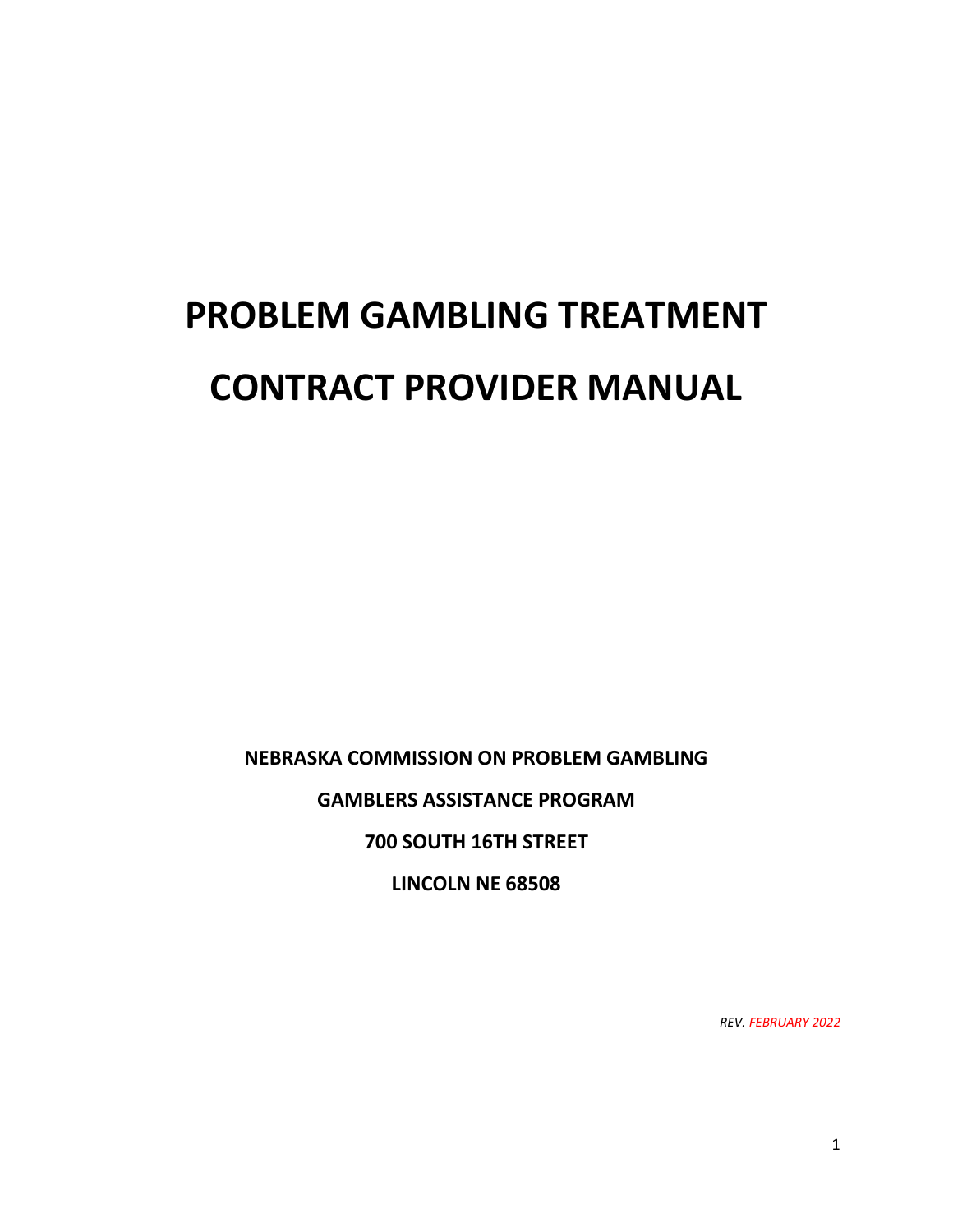## **INTRODUCTION**

This manual describes the requirements adopted by the Nebraska Commission on Problem Gambling that apply to the contracts entered by the Commission with counselors performing treatment services. The contents of this manual become part of those contracts by reference, and therefore are binding on the contractor.

The manual comprises the following contents:

| Part 3: Clinic Records (1990) (1990) (1990) (1991) (1991) (1991) (1991) (1991) (1991) (1991) (1991) (1991) (19 |  |
|----------------------------------------------------------------------------------------------------------------|--|
|                                                                                                                |  |
| Part 5: Billing and Reporting Procedures                                                                       |  |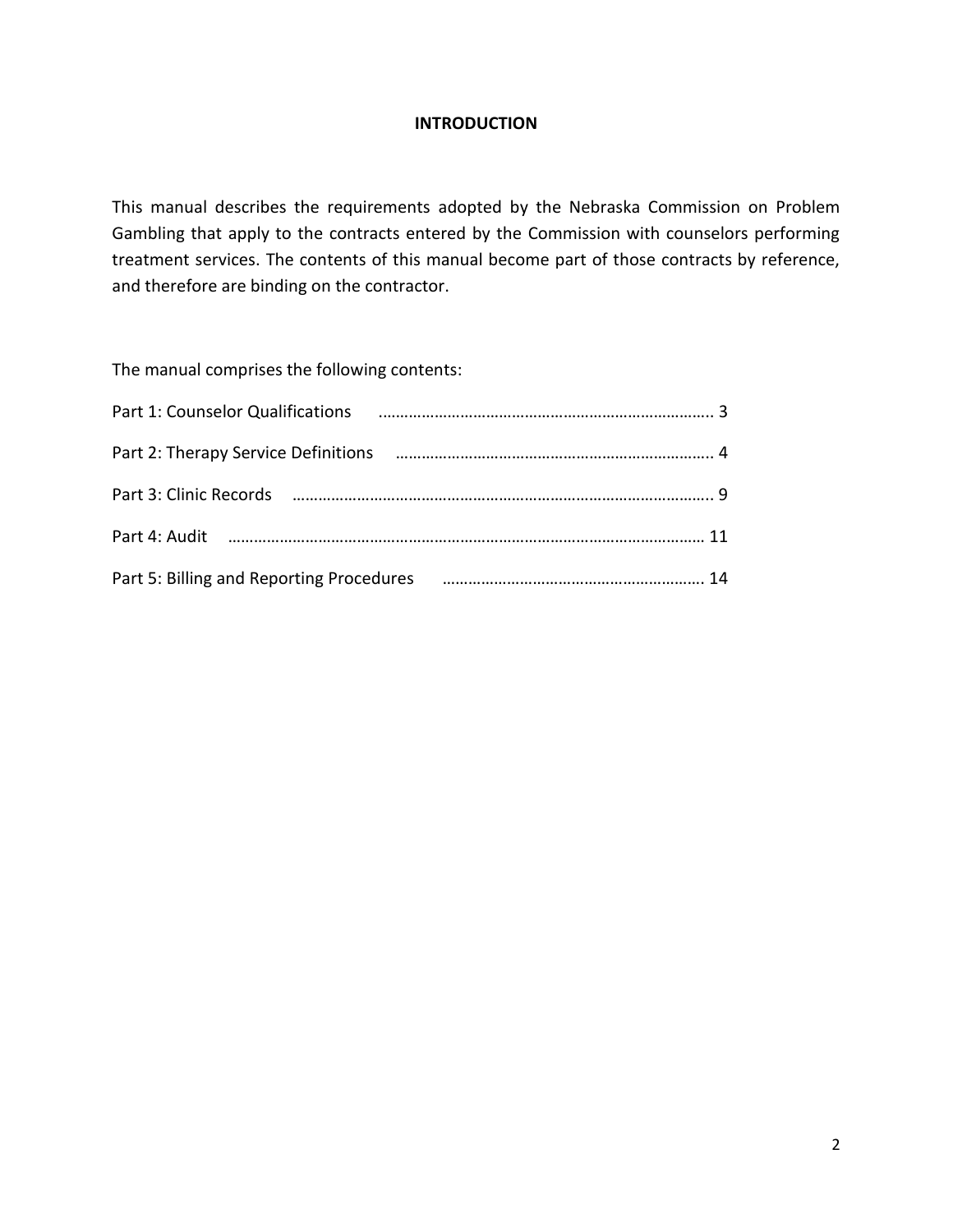#### **PART 1: PROVIDER QUALIFICATIONS**

All problem gambling treatment services for which payment from the Nebraska Gamblers Assistance Program is sought by the contractor must be provided by individuals who:

A. Hold a current active certificate as a Certified Disordered Gambling Counselor, issued by the Nebraska Commission on Problem Gambling; or

B. Have completed the minimum CDGC course work prescribed by the Nebraska Commission on Problem Gambling and hold a Provisional Certificate issued by the Nebraska Commission on Problem Gambling.

All providers shall provide treatment services following generally accepted standards of care applicable to them as they perform disordered or problem gambling counseling therapy and conforming to the standards of ethical practice adopted by the Nebraska Commission on Problem Gambling.

The terms of this manual are deemed a part of the contract with the counselor.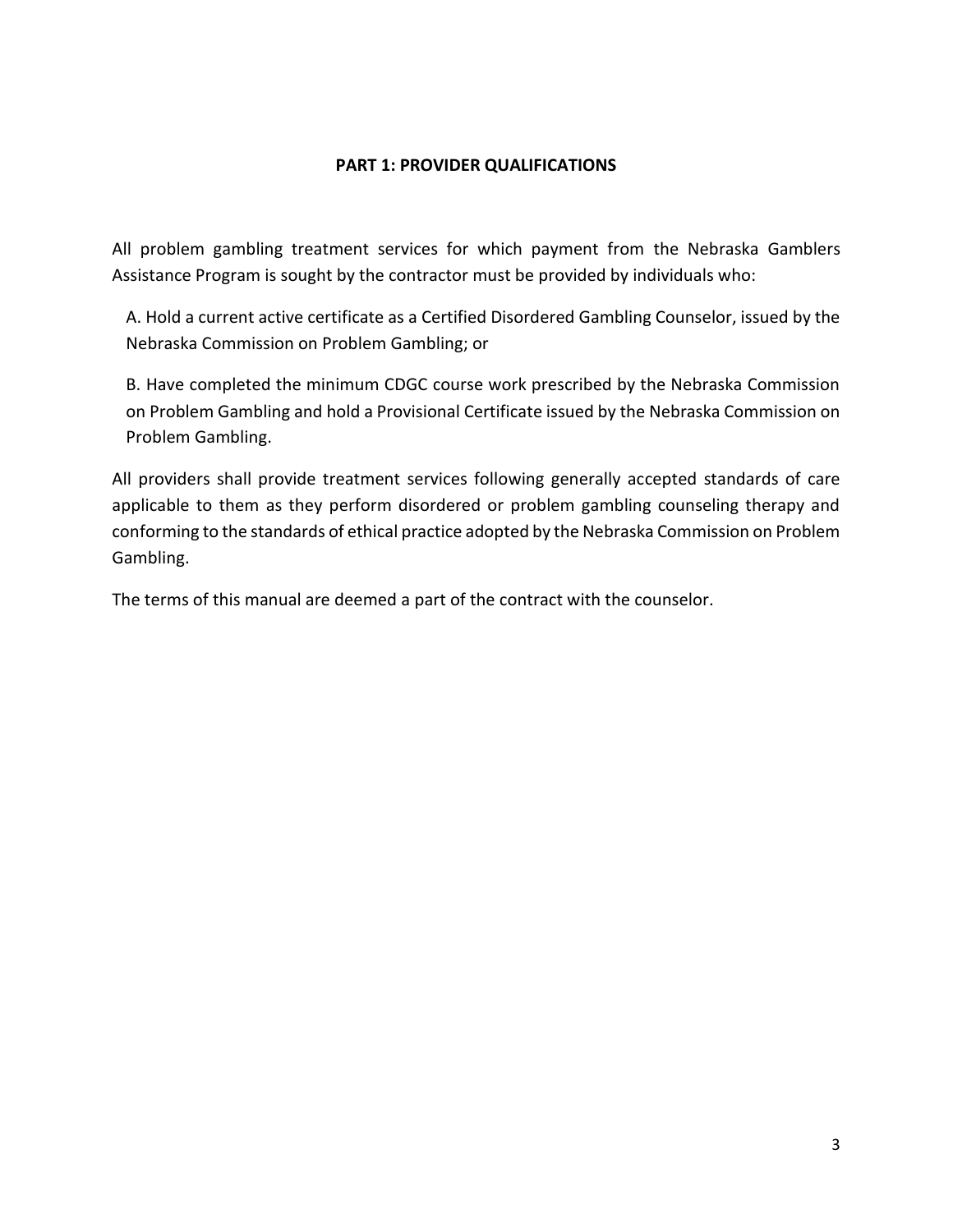## **PART 2: THERAPY SERVICE DEFINITIONS & UTILIZATION GUIDELINES**

The Gamblers Assistance Program pays Commission-certified counselors to provide services for eligible consumers. To be eligible, a consumer must be a United States citizen or a qualified alien as described in Nebraska law, and be a resident of Nebraska. A consumer admitted to long-term outpatient counseling must have a current diagnosis of gambling disorder based on a clinical assessment including a positive result using the diagnostic criteria in the current Diagnostic and Statistical Manual of the American Psychiatric Association or be a member of the family of a gambler experiencing problems shown by answers to the GAM-ANON 20 questions instrument. Guidelines for short-term urgent care services are specified below.

All services shall be strengths-based, culturally sensitive, trauma informed, recovery oriented, and consumer driven. The counselor shall screen for co-occurring mental or behavioral health issues and comorbidities and make referral to appropriate local services whenever indicated for management.

The following service definitions and utilization guidelines apply to the treatment activities for which a contracted counselor may receive payment from the Nebraska Gamblers Assistance Program. These definitions and guidelines correspond to the categories of rates specified in the current contract document.

**Service Definition: Urgent Care** This is a professional response to a consumer, either the gambler or member of the gambler's family, who is seeking immediate counseling about problems caused by gambling behavior. This will involve interaction between the certified counselor and one or more persons not yet admitted to long-term outpatient therapy.

## *Utilization Guideline*

This is a brief service intended to respond promptly to a consumer's concerns about gambling. Whenever possible, this service shall be provided in a face-to-face encounter. Telehealth is also an acceptable method of service delivery. The counselor providing this service shall take appropriate steps to minimize risk if there is imminent danger. The counselor shall encourage the consumer to engage in appropriate therapy or take advantage of other community-based support. Screening for suicide should be conducted if applicable, using a valid suicide screening instrument. Severe threats or indications of imminent danger must be reported immediately to appropriate local resources.

Appropriate documentation in clinic records is required. Documentation shall include proof of eligibility; positive result of Brief Biosocial Gambling Screen for a gambler; or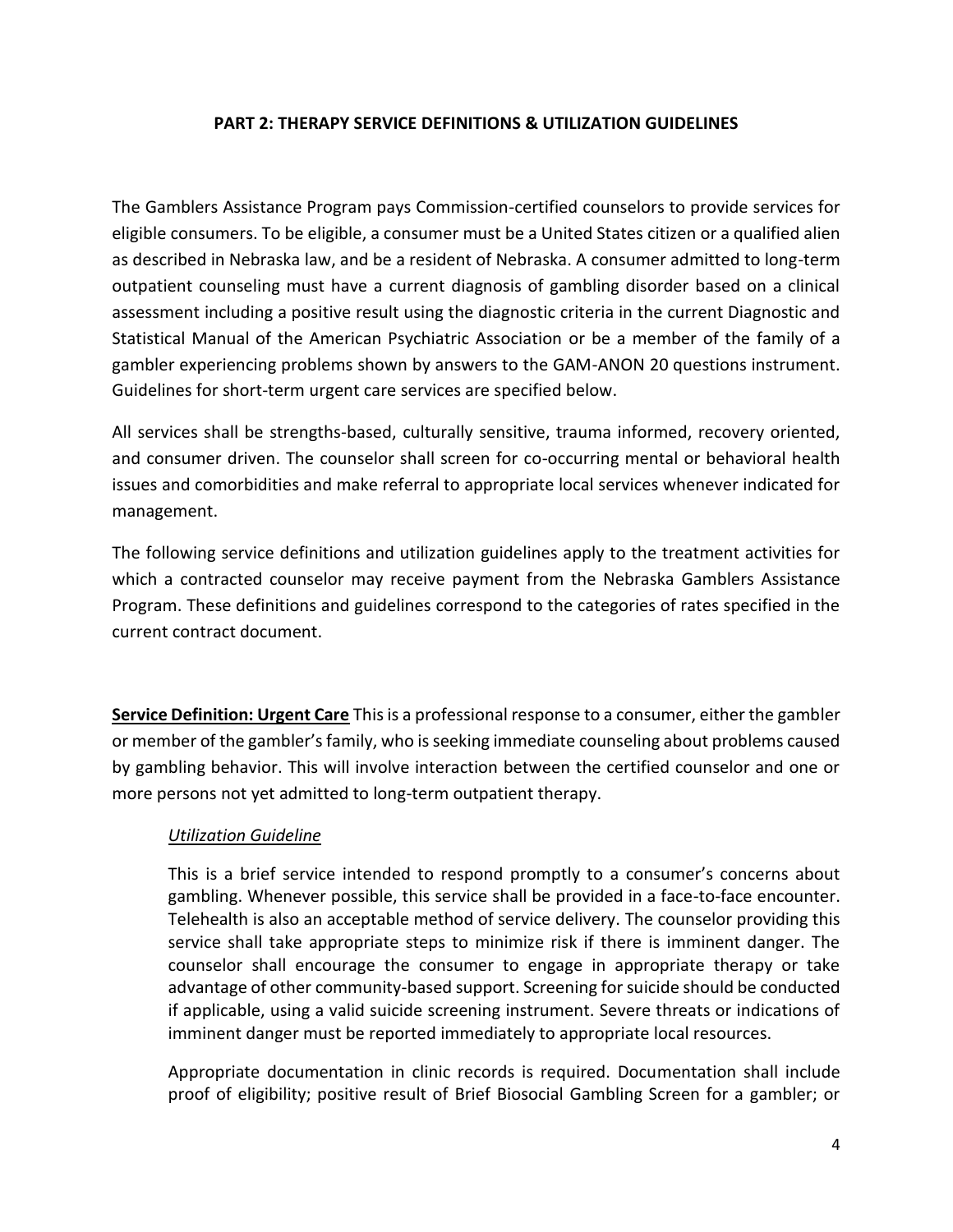positive response to six GAM-ANON 20 Questions for a family member. A complete assessment, evaluation and treatment plan is not performed as part of this service. This time-limited service shall not be a substitute for appropriate long-term outpatient therapy. The program rate schedule specifies the urgent care hours paid by the Gamblers Assistance Program for a consumer who is not admitted to outpatient therapy.

**Service Definition: Assessment/Evaluation** This is a professional process resulting in a comprehensive written summary of the consumer's pre-treatment assessment, evaluation and treatment plan recommendations. The assessment process is conducted in person in a face-toface session with the provider and the consumer. In exceptional circumstances as documented in the record, telehealth may be the means to conduct the assessment. The evaluation must include collection of collateral information and documentation of consumer scores on the diagnostic instruments used to justify the diagnosis.

## *Utilization Guideline*

The assessment, evaluation and development of a treatment plan is performed for each client admitted to outpatient therapy. This process is conducted by a Nebraska-certified disordered gambling counselor. The scoring on DSM-5 or GAM-ANON 20 Questions instruments must be documented in the clinic record at the time of the assessment and evaluation. This is a single episode procedure which is performed at the beginning of the outpatient therapy. The procedure includes preparation of the treatment plan required in Part 3.2.E. of this manual and completion of the intake data form. A provider may develop their own format for clinic records. The final result of this process must be documented in the clinic record, signed and dated by the counselor.

**Service Definition: Assessment/Evaluation Addendum** This is a professionally directed process to supplement diagnostic impressions, modify a treatment plan, or document other changes to the clinic record of a consumer admitted to outpatient therapy, or to add information following a period of time intervening since prior treatment services. The addendum is a written clinic record that includes an explanation of the circumstances leading to the decision that the addendum process is indicated. The counselor may develop their own format for this record.

## *Utilization Guideline*

This supplemental document is prepared when needed to update an earlier assessment and evaluation, either because of an alteration in the consumer's status or diagnosis, or because of the passage of an interval of six months or more since the last contact. A change of diagnosis must be documented by the score from a Gamblers Assistance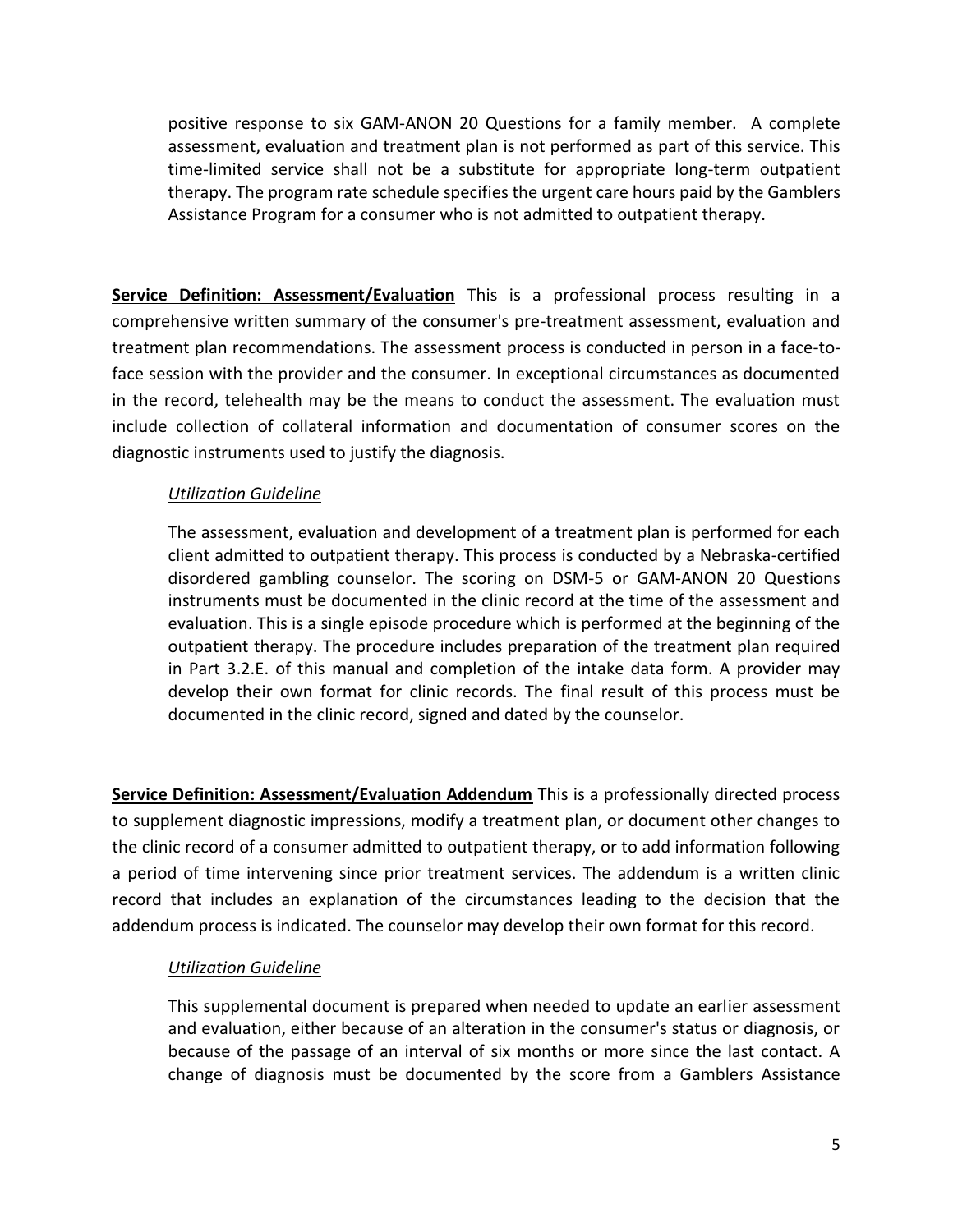Program approved instrument. The final result of this process must be documented in the clinic record, signed and dated by the provider.

**Service Definition: Outpatient Treatment** This is professionally performed and directed outpatient problem gambling treatment services for persons admitted to treatment who are experiencing the consequences of the diagnosed gambling disorder, or the gambling behavior of a family member. The admitted consumer may be the gambler or member of a gambler's family. The services shall be provided according to generally accepted standards of care for professional therapy given to persons in these circumstances. Treatments may include individual, family, or group counseling sessions, and may in appropriate circumstances be provided by distance treatment methods that include video and audio communication between the therapist and the admitted client. Treatment is provided based upon the assessment, evaluation and treatment plan that is documented in the clinic record. Consumers admitted to outpatient treatment must have been given a score on the applicable instrument that indicates the need for the treatment.

## *Utilization Guideline*

To be admitted, the consumer must present symptoms of Gambling Disorder based on the diagnostic criteria in DSM-5, or present symptoms of significant life disruption due to a family member's gambling. A gambler's score of 4 or higher on DSM-5 criteria is the usual basis for admitting the gambler client. A DSM-5 score of 3 or lower requires narrative justification for admission to outpatient care. A family member's score of 6 or higher on GAM-ANON 20 Questions is justification for admission of the family member to this service.

The consumer must not present other symptoms that interfere with psychiatric stability and safety. Individuals presenting actual or potential danger to self or others, or requiring a more intensive level of care, structure or supervision, are not admitted. Outpatient treatment is not intended to treat mental, behavioral, or physical health disorders, or financial distress, without a primary diagnosis based on the Gamblers Assistance Program standards applicable to the gambler or family member.

Continued care is provided within the utilization limits specified in the counselor contract rate schedule as long as (A) the presenting disorder exists, (B) the consumer is making progress in therapy or has demonstrated the capacity to progress, and (C) the consumer does not require a level of care that is either more or less intensive. The clinic record must show progress toward meeting treatment goals, and reasonable likelihood of benefit from continued care. Therapeutic progress is demonstrated by objective measures of behavior. The consumer must be making progress and be actively participating in the treatment. Treatment is individualized and evolves as the consumer's presentation evolves during the course of therapy. The clinic record must show active and continuously updated discharge planning, including relapse and crisis prevention plans.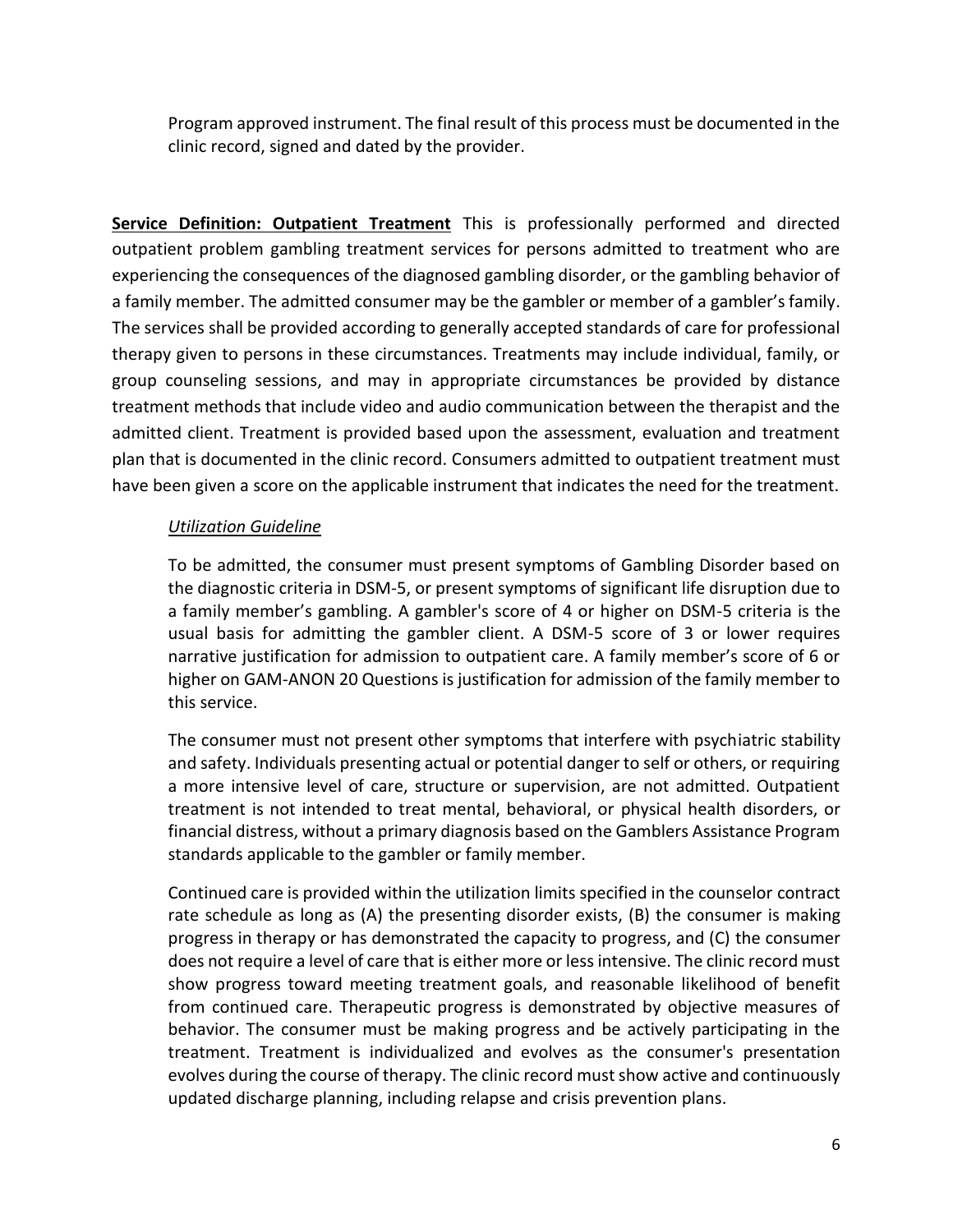The consumer is discharged from therapy:

1. When no treatment services are provided during a continuous period of ninety days; or

2. When the clinic record shows that the consumer has been unable to achieve the goals of treatment despite amendments to the treatment plan; or

3. When the clinic record shows that the consumer has achieved the maximum possible benefit from the treatment services; or

4. When in the opinion of the counselor the goals and objectives of the treatment plan have been substantially met.

When appropriate upon discharge, there is a documented aftercare plan with identified informal supports and appropriate referrals recommended. If at any time during outpatient therapy the consumer presents symptoms of a mental health or substance abuse disorder for which a more intensive level of care is indicated, or that interferes with problem gambling therapy, the consumer is discharged with a referral to the appropriate service.

Within thirty days after discharge, the database worksheets for the Program discharge report must be completed.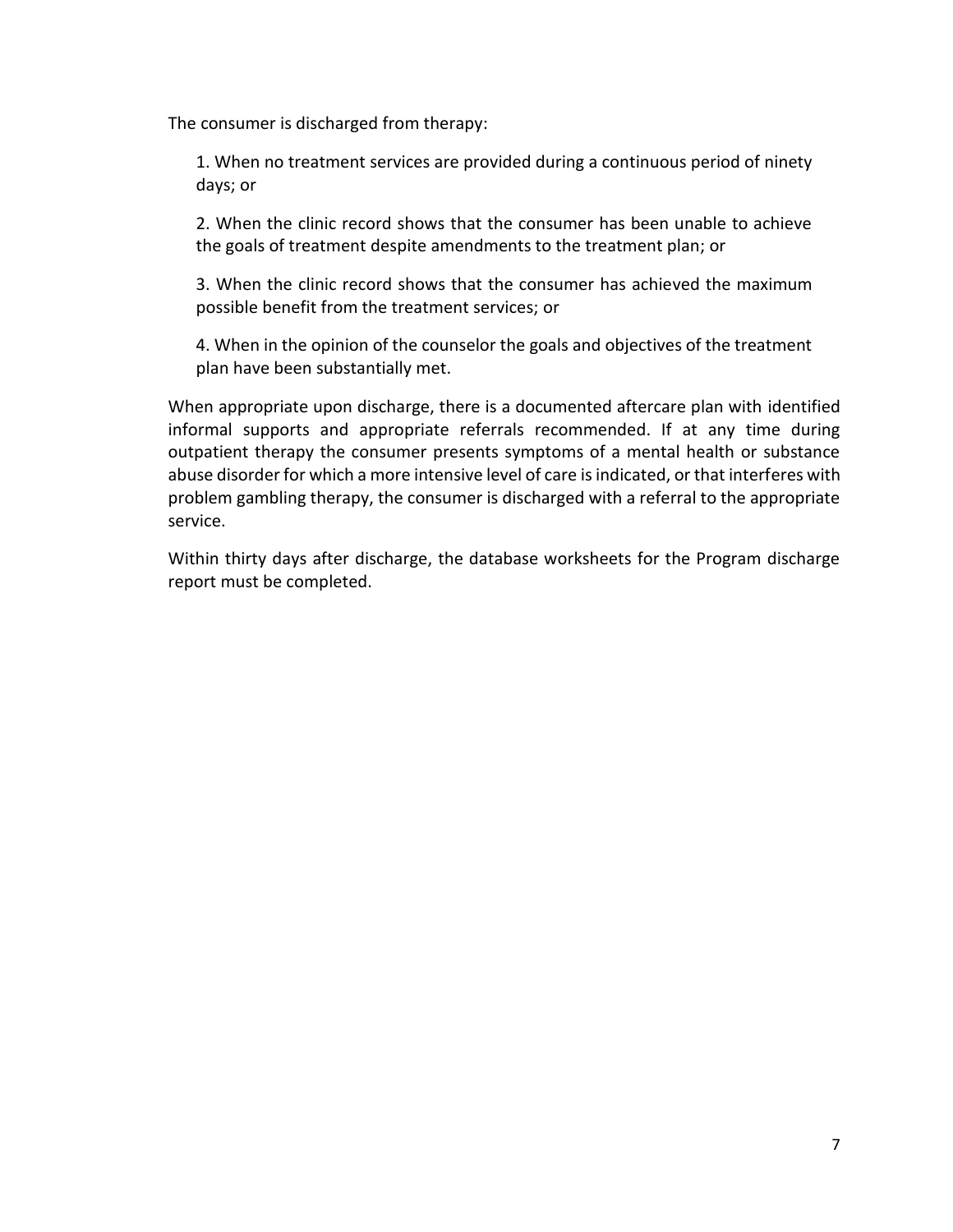#### **PART 3: CLINIC RECORDS**

Clinicians shall create and maintain permanent records that document the clinic services for which payment is requested. The records may be typewritten, legibly hand-written, or in an electronic form. All records shall be dated and signed by the clinician, either in writing on hard copy or electronically. Records shall be as follows:

1. For urgent care consumers, the record must show that the individual meets the eligibility standards of the Gamblers Assistance Program, results of the screening instrument, and include a brief summary of the consumer's need for the service.

2. For each consumer admitted to therapy services, at a minimum, each consumer's record must contain:

A. Documentation showing that the consumer meets the eligibility standards of the Program.

B. Documentation showing that the consumer received a formal orientation to the Program including information concerning consumer rights, confidentiality and privacy.

C. Documentation of the assessment including the elements required by the service definition and utilization guideline.

D. Copy of the completed Gamblers Assistance Program "data at intake" form.

E. A treatment plan based on the assessment and evaluation, completed at the start of services. The treatment plan is a consumer oriented document developed by the clinician in partnership with the consumer and includes at a minimum:

(i) An assessment of the consumer's strengths.

(ii) Goals of the treatment with corresponding measurable objectives.

(iii) Documentation that the consumer participated in the development of the treatment goals and objectives.

(iv) Type and frequency of services to be received and identity of the clinician primarily responsible.

(v) Anticipated criteria for discharge readiness and projected time to discharge.

(vi) Documentation of treatment plan review with the consumer at least every sixty days. The treatment plan review shall include an assessment of the consumer's progress in therapy and revisions of the plan agreed to by the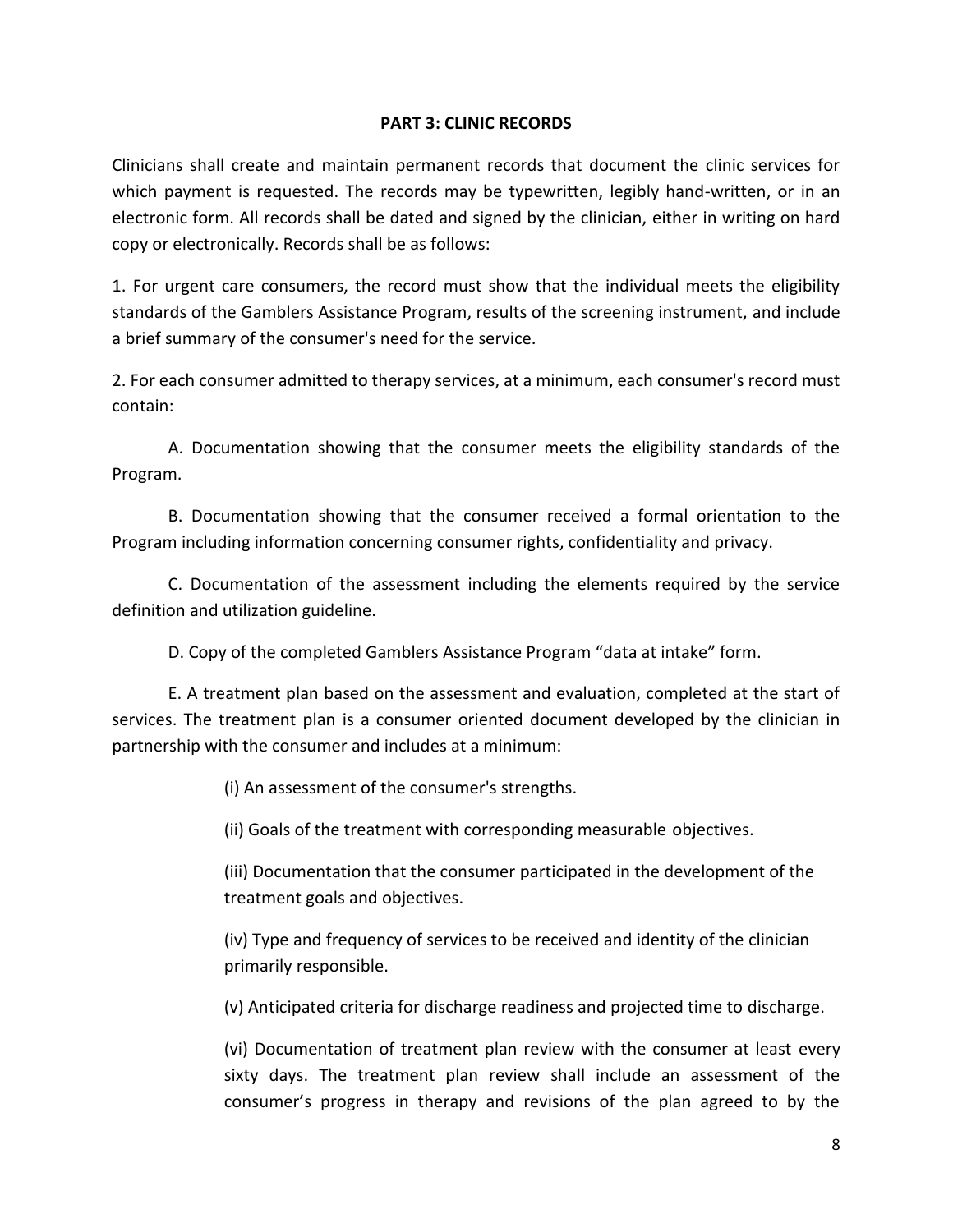counselor and consumer in order to maintain progress toward the goals of therapy.

F. Progress notes on the counselor's preferred format that describe the service provided, duration, and assess progress toward meeting the goals of the treatment plan. Progress notes must be dated and signed by the responsible clinician and should be written promptly after the therapy session. If the clinician is under supervision, the progress notes must reflect regular review by the Gamblers Assistance Program approved supervising clinician.

G. Documentation of efforts to involve the consumer's family in the treatment and recovery process, and reasons for lack of involvement if applicable.

H. Progress reports using the Program report form. A progress report shall be completed and sent to the Program office at the end of 90 days after starting counseling; during the month of July each year for all clients enrolled and receiving counseling during the previous June unless discharged; and during the month of January each year for all clients enrolled and receiving counseling during the previous December unless discharged.

I. A discharge summary completed within thirty days of discharge that includes:

(i) Intake and discharge dates.

(ii) Initial diagnosis, and any changes in the diagnosis during therapy.

(iii) A narrative summary of services provided and the consumer's progress toward achieving the goals of the treatment plan.

(iv) Recommendations and referrals given upon discharge that support recovery and the continued after-care plan.

(v) Copy of the completed data at discharge form.

3. For all consumers receiving services paid for by the Gamblers Assistance Program, the Citizenship attestation required by Nebraska Revised Statutes Sections 4-106 to 4-114. The hardcopy original of the attestation form, signed and dated by the consumer, shall be kept in the clinic record.

4. For all consumers receiving services paid for by the Gamblers Assistance Program, evidence that the consumer has been advised of the opportunity to register to vote, and supplied with a voter registration application or informed of the means to obtain one through the Nebraska Secretary of State.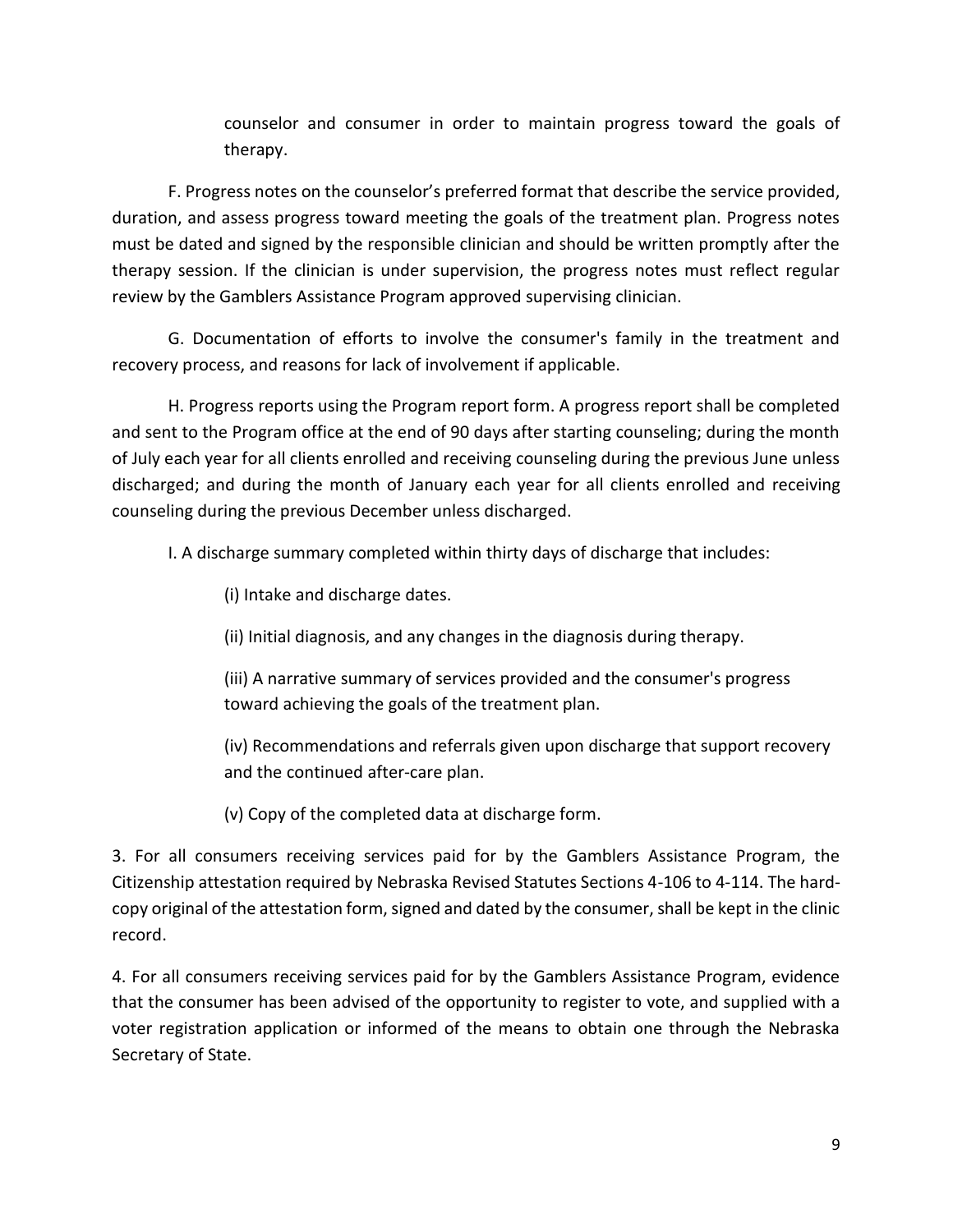#### **PART 4: AUDIT**

#### *General Information*

The Nebraska Commission on Problem Gambling has adopted audit procedures to assure that services paid for by the Program were delivered as required by the contracts, Commission policies, and Nebraska state law.

Audits cover two general subject areas: verification of services purchased, and verification of compliance with general standards adopted by the Commission. Each audit will include steps covering both subject areas.

An audit is a test of a selected number of records. Each contractor will be audited at a date and time selected by Gamblers Assistance Program staff. The date of the audit will usually be determined in advance, although audits may be conducted without advance notice.

It is a condition of the contract with each vendor that clinical records pertaining to the services and items for which payment has been made by the Gamblers Assistance Program must be available for examination by the auditor.

#### *Basic Conditions of the Audit*

All client information obtained by the auditor will be kept confidential and will not be revealed without prior written informed consent given by the therapy client.

The auditor will determine the sample size for selection of vendor records for examination. Compliance will be scored based on a simple Yes/No scoring method.

The auditor will exercise independent judgment about expansion of the audit sample based on the scoring of records in the initial sample, field interview with the vendor, and the other information that the auditor believes is applicable.

The audit of services purchased will include examination of the records of the vendor that support the monthly invoices submitted to the Gamblers Assistance Program. Records that will be examined will include clinical records, progress notes, financial records of the vendor's professional practice, invoices from suppliers for which reimbursement was requested, and other records of the vendor that the auditor requests that contain information about the items on the selected invoices. The purpose of this part of the audit is to determine whether there is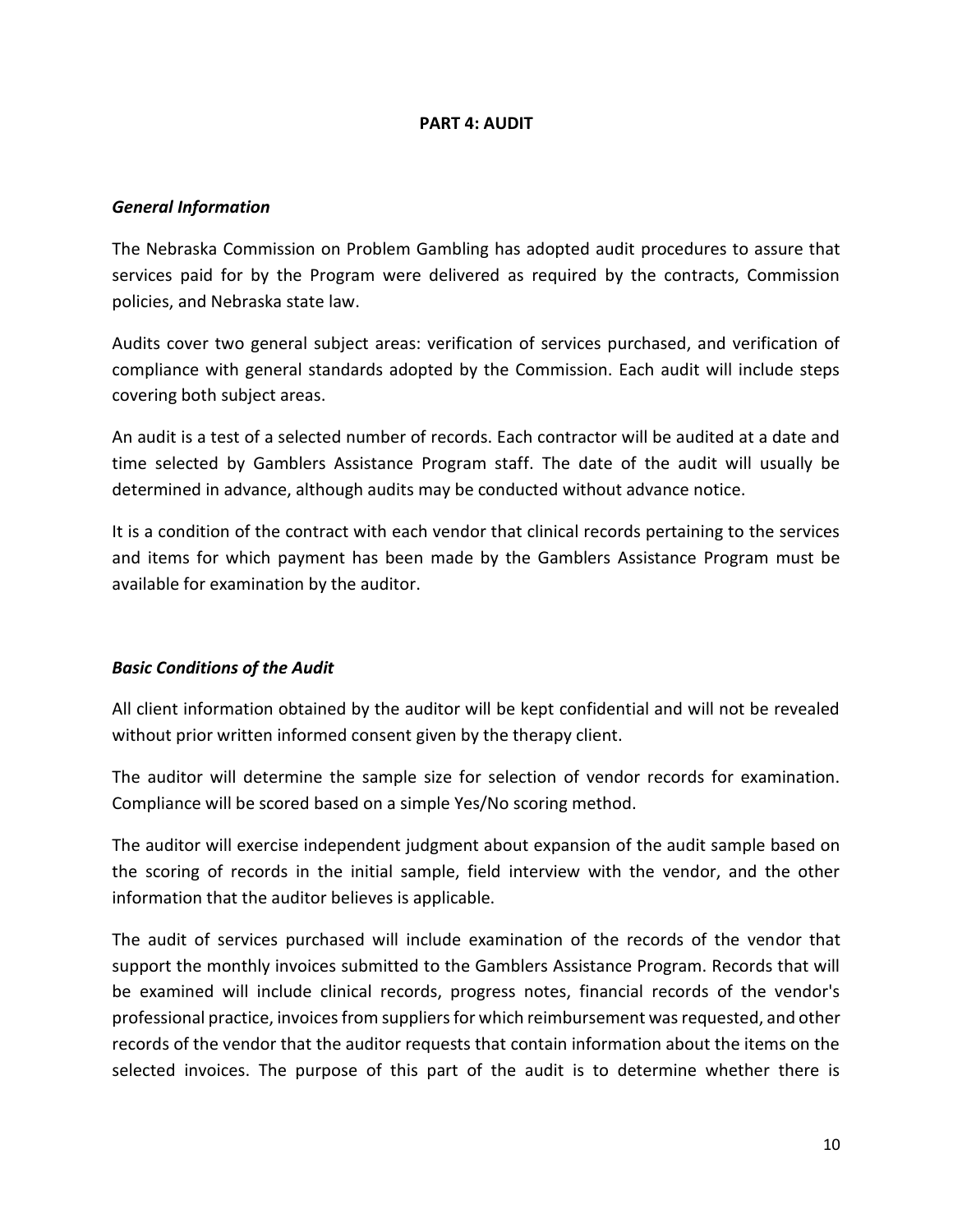appropriate documentation to support the items for which payment was made by the Gamblers Assistance Program.

The audit of compliance with general standards adopted by the Commission will include examination of the vendor's records to verify that the vendor has complied with the requirements of this manual, the professional certification standards adopted by the Commission, the general terms of the vendor's contract, and applicable Nebraska laws.

## *The Conduct of the Audit*

An audit will be conducted as follows:

1. The audit appointment is established, usually three days in advance.

2. Two days before the field visit, the auditor notifies the vendor of the records that will be examined.

3. The vendor provides the records on the date of the field visit.

4. The vendor is available to answer questions posed by the auditor at the time of the field visit, and at any time thereafter until the date of the final audit report.

An audit field visit will include the following:

1. Verification that the records selected for audit are available at the time of the appointment.

2. Examination of the requested records.

3. Interview with the vendor and vendor's staff on subjects determined by the auditor.

4. Comparison of vendor records with Gamblers Assistance Program records for the items selected for audit.

5. If the auditor concludes that the audit sample is to be expanded, the vendor provides the added records upon request.

6. The auditor and the vendor sign and date documents on forms issued by the auditor confirming the conduct of the audit and listing the records that were examined.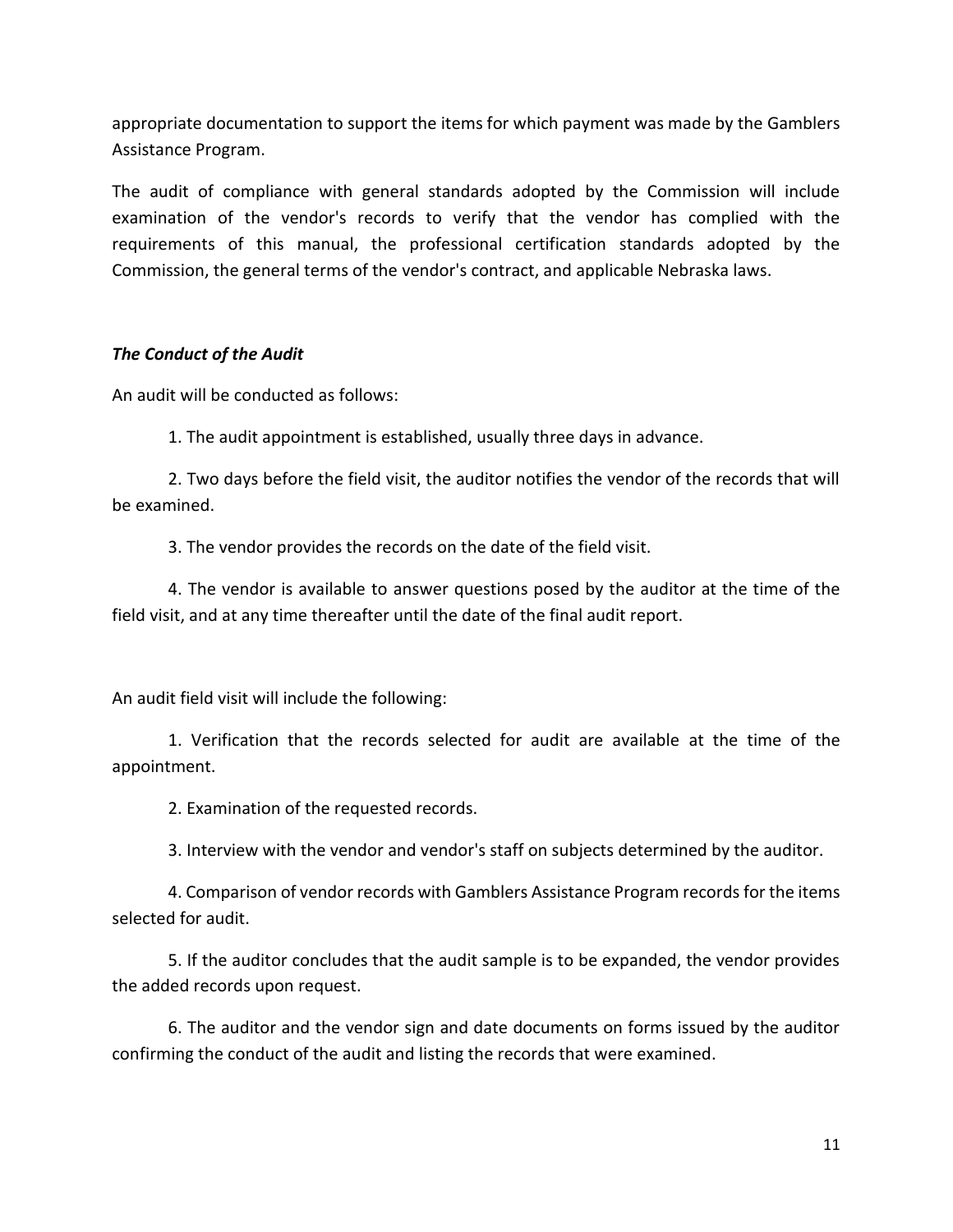7. If, in the judgment of the auditor, a return field visit is necessary, the appointment will be established within a reasonable time at the request of the auditor.

## *The Results of the Audit*

The auditor completes the examination and issues a report to the vendor promptly after the field visit. The vendor is allowed a reasonable time to respond to auditor comments and criticisms, and the response will be included in the final audit report.

If the audit reveals material discrepancies or violations of Gamblers Assistance Program standards or state law, the Gamblers Assistance Program may, in its discretion, require the vendor to submit a corrective action plan. Such a plan must include specific steps that the vendor will take to promptly correct the issues described by the auditor.

If the audit reveals evidence of a violation of a penal law applicable to contracts made with the State of Nebraska, the auditor shall forward the evidence to the appropriate authority.

If the audit reveals that documentation does not exist to support payment for items, the Nebraska Commission on Problem Gambling may, in its discretion, terminate the vendor's contract, and seek repayment of amounts paid, and take any other action that the Commission deems appropriate.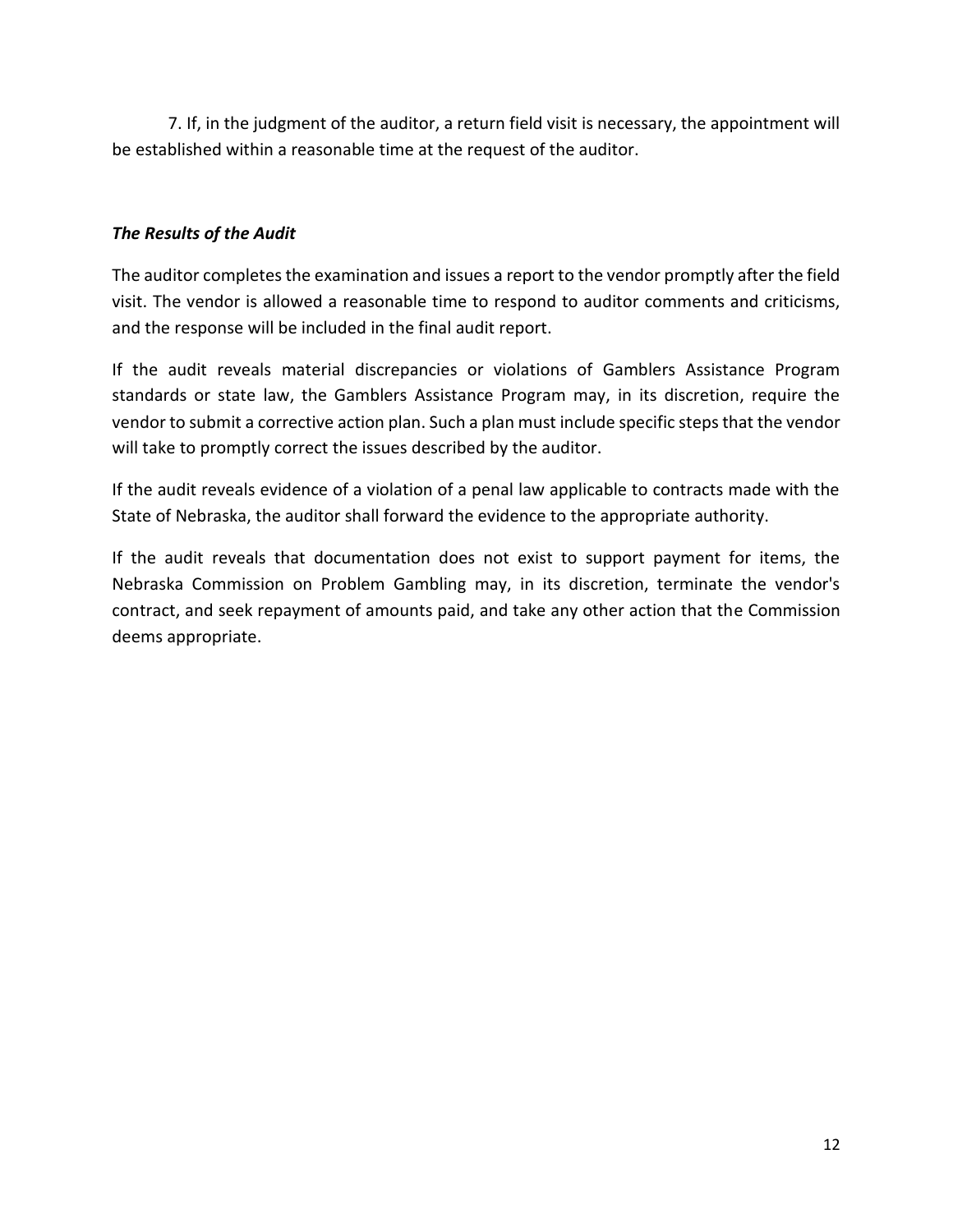#### **PART 5: BILLING AND REPORTING PROCEDURES**

## *General Information*

The counselor will assign a unique identification code to each client, beginning with the first record. The code will be used on all data reporting and billing forms. No client names, Social Security numbers, addresses, telephone numbers or other individual identifying information will be entered onto data and billing forms submitted to the Program office.

Monthly invoices are submitted using the Gamblers Assistance Program specified forms:

GAP-1 Claim Voucher summarizes the items claimed in the service categories.

GAP-3 provides detail of urgent care session claims.

GAP Data at Intake verifies an assessment for which payment is requested.

GAP-4 provides detail explaining the decision to draft an addendum to the assessment

TAD lists clients for whom services were provided.

Supporting documentation is supplied as required in the services contract.

By completing, signing and submitting the invoice, the provider certifies to the Gamblers Assistance Program and to the State of Nebraska that the services were provided as itemized on these forms.

Invoices will be processed for payment promptly upon receipt at the office of the Program.

Invoices and supporting forms shall be submitted electronically in a live digital format. All GAP data forms, including intake, progress and discharge, shall be legibly filled out, signed and dated by the counselor, in compliance with the requirements in the counselor contract.

## *GAP-1 Claim Voucher*

The categories of service for which payment may be requested are specified on the current version of the GAP-1 claim voucher. The GAP-1 claim voucher is an Excel spreadsheet document that computes the sub-totals when the items are correctly entered into the form. Contractors should keep their own record of amounts submitted as claims to assure that the record agrees with the Gamblers Assistance Program office and the Nebraska Department of Administrative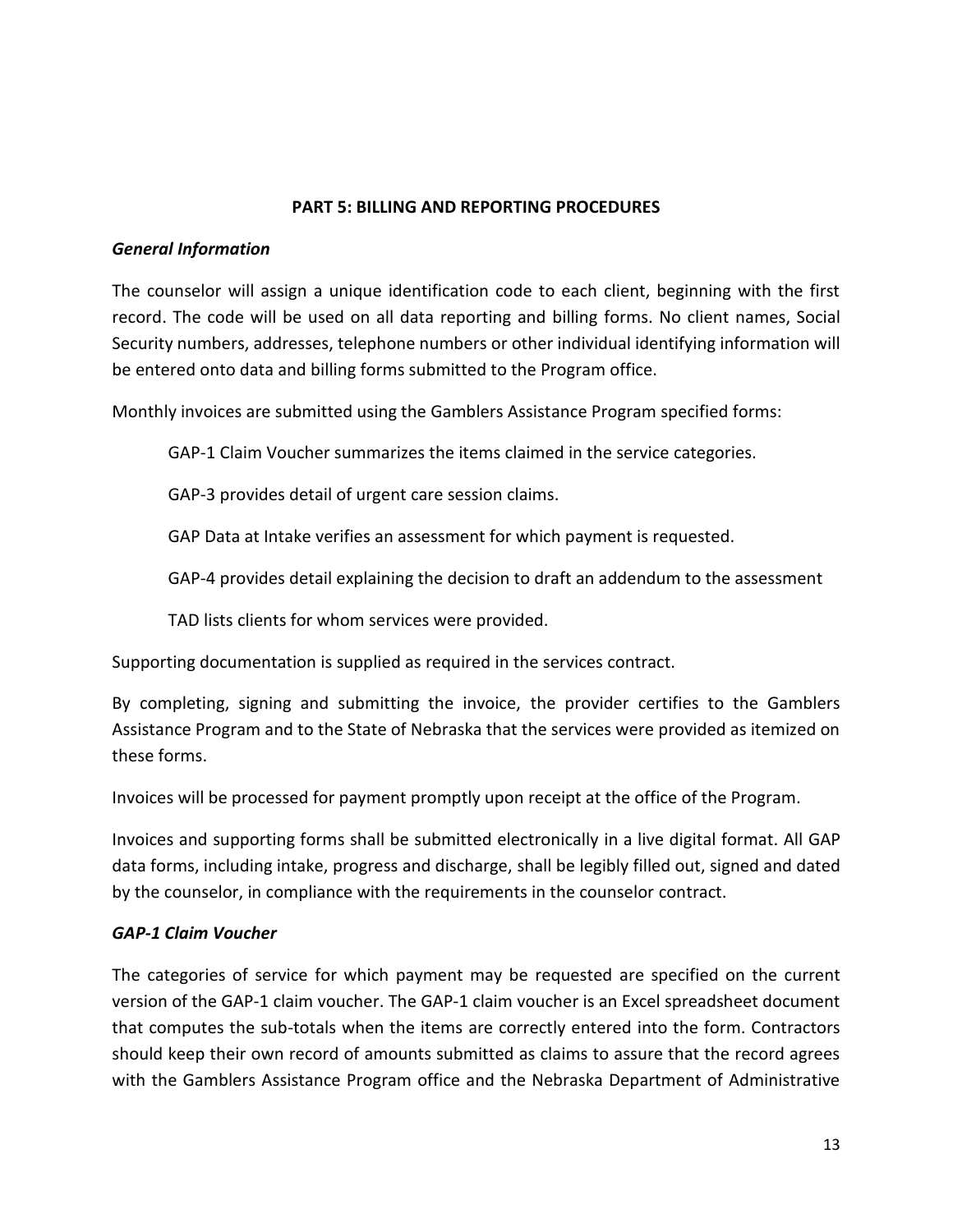Services accounting records. This assures budget control and monitoring the financial condition of the program and enables the contractor to manage their practice.

# *GAP-3 Urgent Care Session Detail*

This form provides documentation to support a claim for urgent care session services provided to persons who are not at the time of the service admitted to outpatient therapy. A limited service may be provided by telephone or telehealth audio-visual communication, but this service is generally expected to be provided in a face-to-face, in person environment.

# *GAP-4 Addendum Detail*

This form provides documentation to support a claim for drafting an addendum to the client's assessment, including a narrative justification for the claim.

# *Turn-Around-Document (TAD)*

This is a master database document maintained by the contractor and the Program office. The counselor shall submit this form to the GAP program office in Excel digital format with all blanks completed for each client. This is a continuous listing of clients admitted to therapy services, and is to be maintained up-to-date by the contractor at all times. The columns for units of service must support the amounts claimed for the categories of outpatient therapy that are paid by hourly rates. A client is removed from this list upon discharge from therapy.